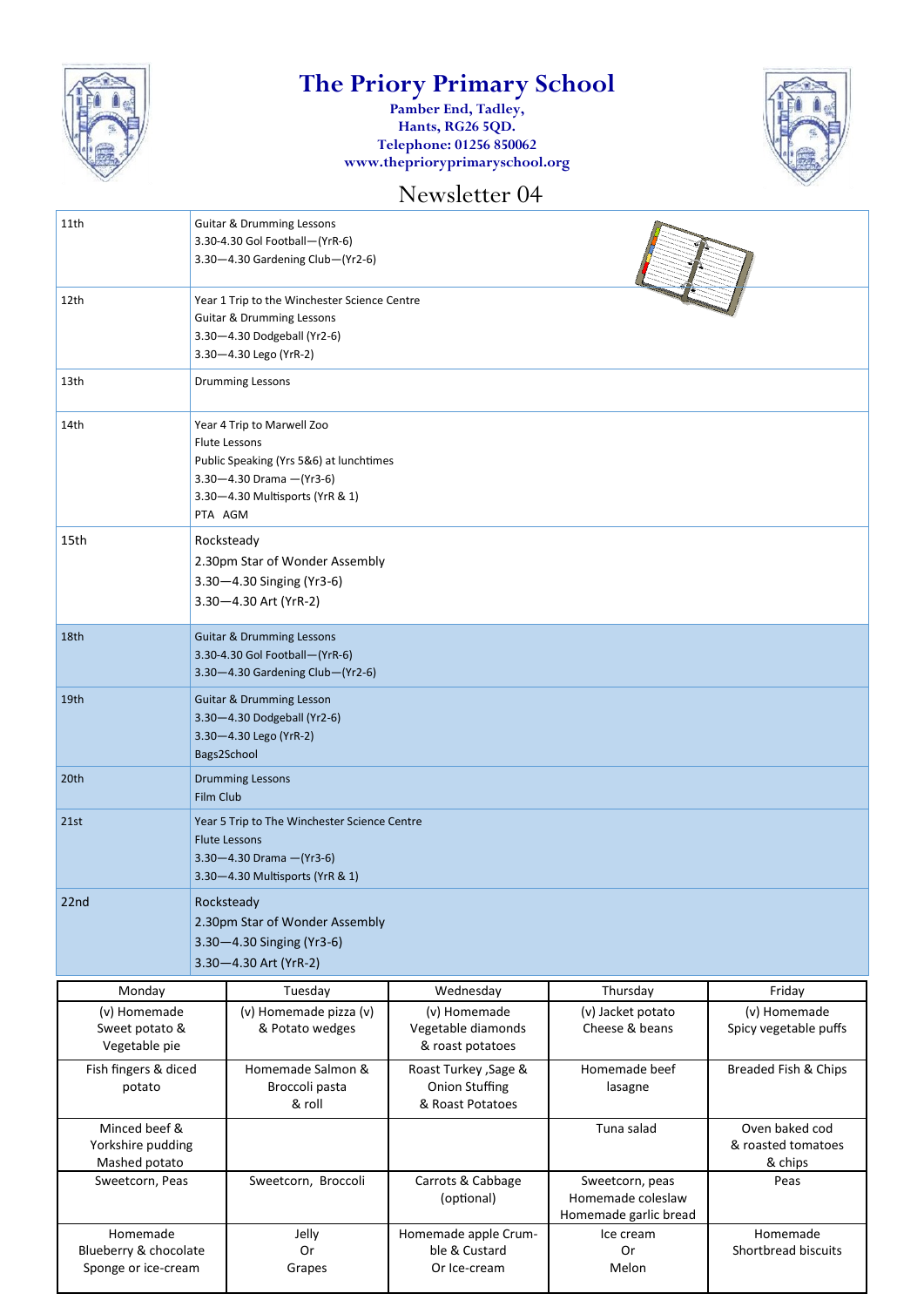This week you may have thought that the Priory has turned into a NASA space station with lots of Y1 astronauts running around. The children looked great in their space suits and space clothing ready for their 'trip' to the moon. Also this week the Y6 children explored life as a palaeontologist, studying fossils, evolution and genetics. If this wasn't enough, it has been a busy week of use for our VR headsets, with Y5 exploring the far reaches of space and Y3 taking a virtual trip to Stonehenge, connected with both of their topics. It certainly has been an exciting week of learning.

### **Pupil Health**

Alongside our staff, we have had a number of pupils absent this week, with various conditions. Obviously, our aim at school is to ensure as many of our children are able to come to school as frequently as possible. With so many bugs and viruses (not least COVID itself) present in all schools at the moment, we all need to take positive action to ensure the transmission of any virus is as low as possible.

In this regard, please see the following guidance:

\* If a child is physically sick or has diarrhoea - they need to remain at home for 48 hours - even if they seem fine in themselves, this is again to prevent the risk of transmission to others.

\* If a child is demonstrating cold / virus like symptoms (temperature, cough, running nose, over-tiredness etc) - then it is advisable to monitor your child. A single symptom itself does not require a child to stay at home, unless they are too run down to come to school. You should however rule out COVID by administering a home Lateral Flow Test. It is **highly recommended** that you order these in advance and always have some tests available. You can order free Lateral Flow Test (delivered to your door) - at the following website: https://www.gov.uk/order-coronavirus-rapid-lateral-flow-tests

\* If symptoms are particular severe, ongoing, or if your child has come in contact with someone with COVID - you should also book in for a PCR and keep your child at home until you have a result.

\* If your child tests positive for COVID - contact the school office and when possible send a copy of the PCR result, plus the date they are able to come out of isolation.

There will always be sickness in the school, but by working together and following the guidance above we can minimise the spread of any illness. It should also be added, that the school continues to operate its COVID risk assessment, which includes regular deep cleans and an ongoing hand washing / sanitising regimes.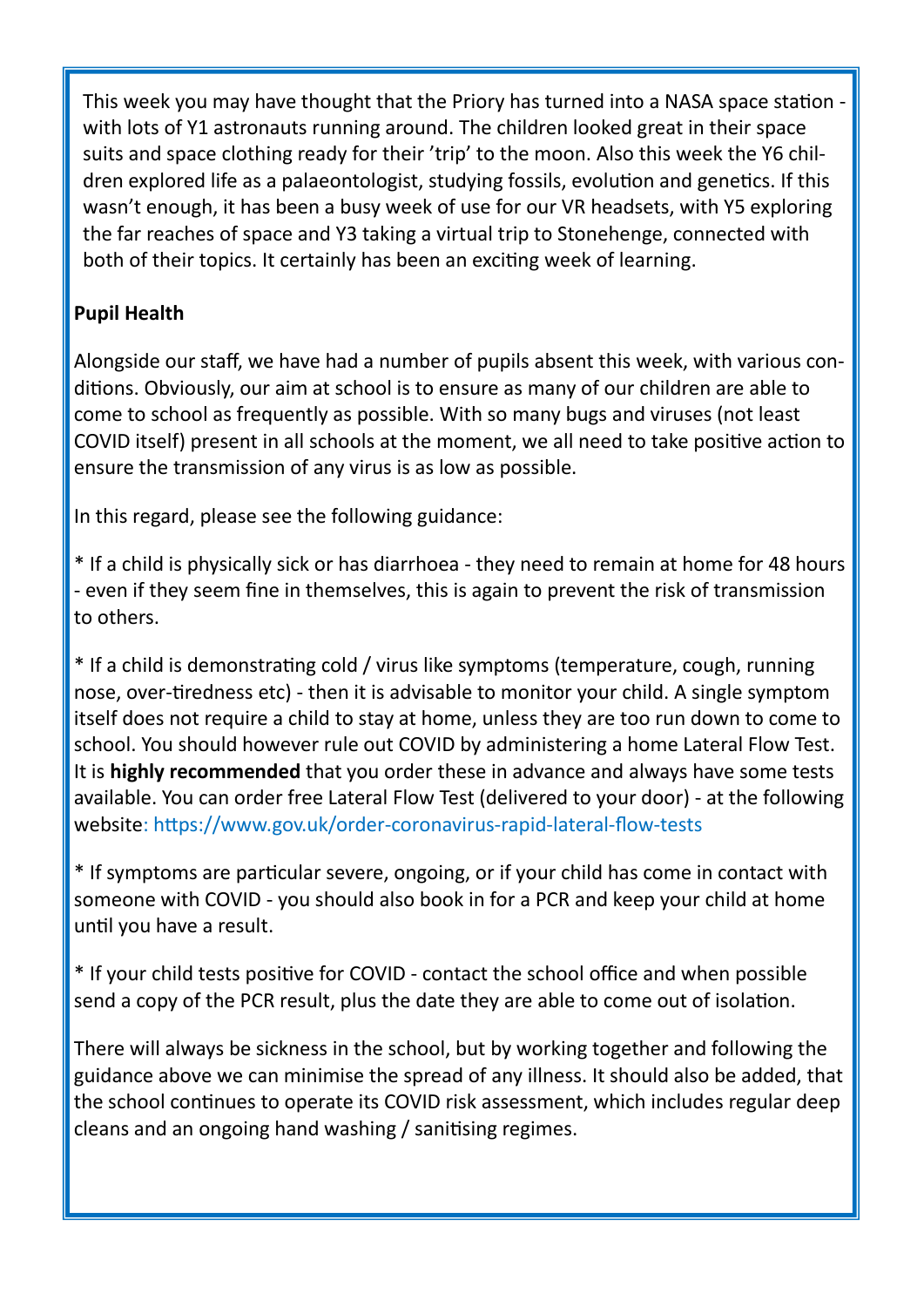#### **Pupil Mental Health**

Since the start of term, we have been focusing on positive mental health. We have positive assemblies once a week and in class talk and explore ways to stay positive - including through meditation, relaxation and friendships.

Sunday 10th October is World Mental Health Day - to mark this important day each class will be discussing the importance of mental health, designing posters and considering the stories of people who have created good mental health in their lives.

More information on World Mental Health Day can be found at the following website: https://www.mentalhealth.org.uk/campaigns/world-mental-health-day

To further mark the day - **on Monday 11th October the children of the Priory are encouraged to wear a green ribbon** (in their hair or tied around their wrist), alternatively you could purchase the green ribbon pin to wear to school. Whilst we are not directly collecting money at school for this worthwhile cause (instead focusing on raising awareness) - you can donate by texting THRIVE to 70300 (to give £3) or **by donating online**.

#### **The Importance Of Sleep**

One important factor to our mental health is the power of sleep. In Key Stage 2 this week, we considered the power of sleep, to improve recovery, to be in a better mood, to stay health and to boost our concentration. Children of all primary ages should be getting between 10 and 12 hours sleep per night. Yet many children reported getting considerably less. Also, many of our children admitted that they found getting to sleep difficult. During the assembly, we looked at some options for improving our sleep, however if you have concerns about your child not getting enough sleep, you may wish to look at the following website, that could help: https://www.youngminds.org.uk/youngperson/my-feelings/sleep-problems?

gclid=EAIaIQobChMIobmgk4G48wIVCJ7tCh2tfAAUEAAYAiAAEgLn0\_D\_BwE

#### T**he Priory Art In Tadley Library**

Mrs Britt has arranged for some of our current Y1's art work, based on the book 'The Dot' by Peter H. Reynolds, to be displayed in Tadley library. As you know, we often link our learning to Core texts, so it will be wonderful to see the children's creative designs coming to life and inspiring others to read amazing literature.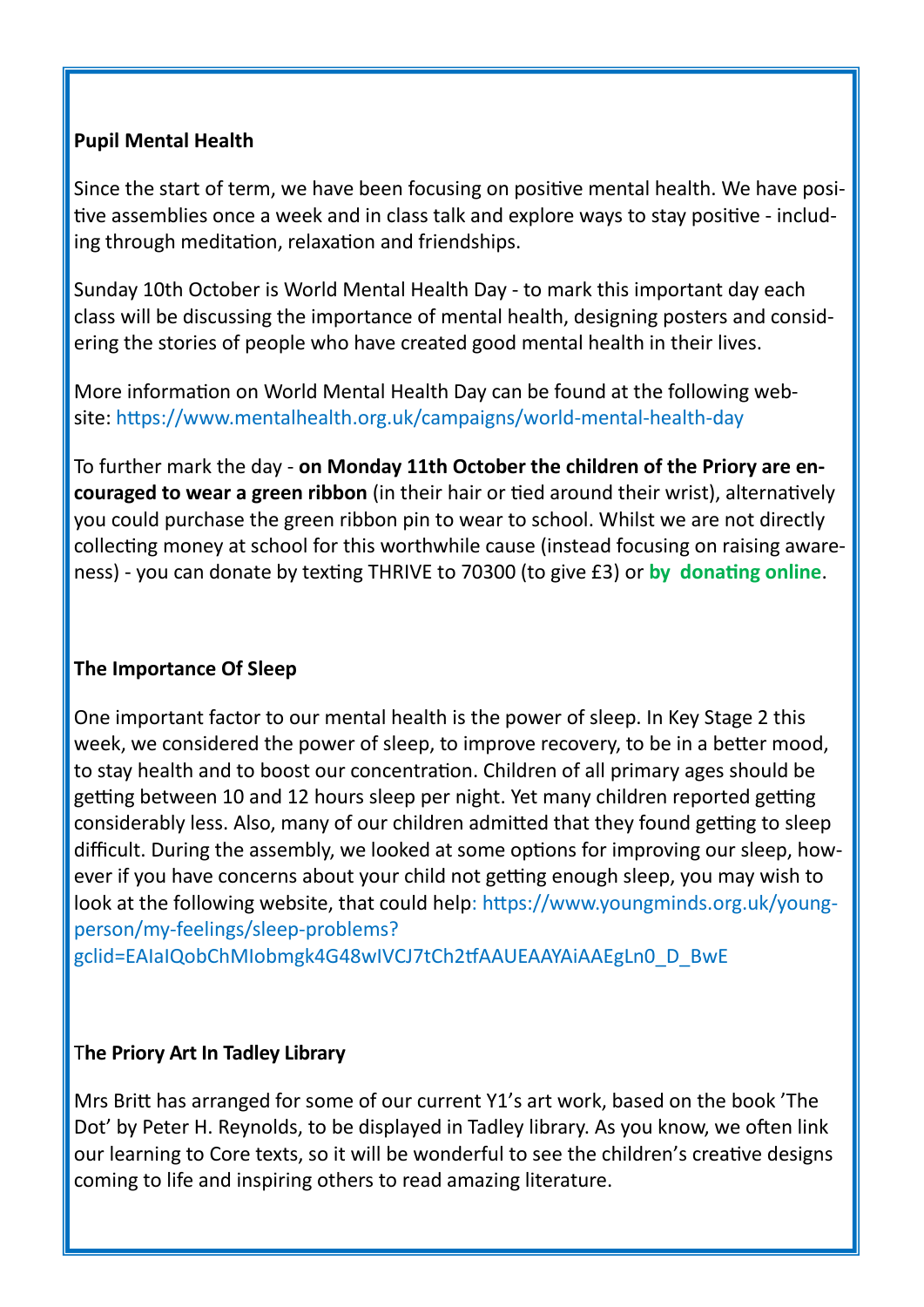

#### **Seesaw Family (Y1 - Y6)**

Your child should have come home with a letter and a QR code to activate Seesaw Family. If you have not received these, please look in your child's book bag and then contact the school office.

#### **PTA AGM**

The PTAs AGM is coming up on Thursday 14th October, it would be great to see as many people as possible at the school for the meeting. The PTA is a huge supporter of the school, without which many of the projects we have undertaken in the past two years would not have been possible. Your involvement in the PTA (no matter how small) is always so appreciated and you really can make a difference

#### **Calling All Volunteers**

As a school we are still looking for a volunteer to help support our school library. It can be a job where you give up as much or as little time as you have to spare. Please contact the office if you would like to offer your support.

We are also always on the look out for class readers - speak to your class teacher to offer your help.

All volunteers will need to apply for a DBS clearance - please refer to Amanda McCoy for more information.